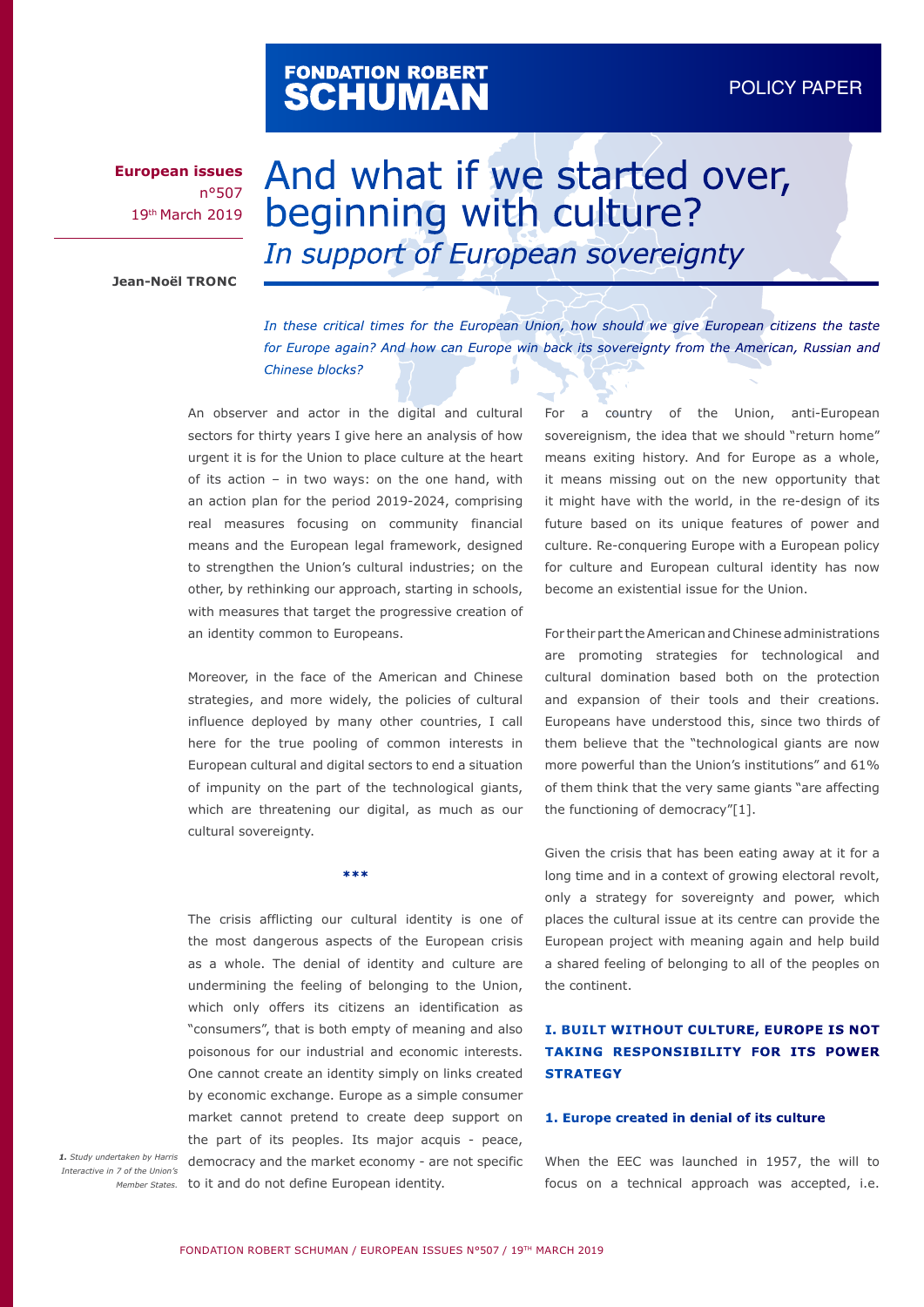dissociating institutional Europe from cultural, historical and geographical Europe. The Rome Treaty did not provide for any cultural or educational measures. At the time, this decision was understandable: back then it meant banishing nationalism based on the instrumentalisation of history and culture, which had led to the catastrophes of the two world wars. Just five years after the end of the war in 1950, his depoliticised and technical approach contributed to the introduction of the European Community of Steel and Coal (ECSC), the foundation stone of what Robert Schuman imagined as a "European federation".

If it had been born in the previous centuries, a European Union would undoubtedly have immediately asserted a cultural and political will-to-power. Indeed, as illustrated by Denis de Rougemont[2], what has rallied the Europeans over the last 30 centuries, from a historical and cultural point of view is vast. European civilisation – a product of a fertile convergence between Jerusalem, Athens and Rome – existed well before the birth of the nations.

Europe's leaders have in fact raised the issue of cultural identity repeatedly and particularly at the time when the UK, Ireland and Denmark entered the European Union. In Copenhagen in 1973 the heads of State and government adopted a [Declaration on](https://www.cvce.eu/obj/declaration_sur_l_identite_europeenne_copenhague_https:/www.cvce.eu/obj/declaration_on_european_identity_copenhagen_14_december_1973-en-02798dc9-9c69-4b7d-b2c9-f03a8db7da32.html) [European identity](https://www.cvce.eu/obj/declaration_sur_l_identite_europeenne_copenhague_https:/www.cvce.eu/obj/declaration_on_european_identity_copenhagen_14_december_1973-en-02798dc9-9c69-4b7d-b2c9-f03a8db7da32.html) which expressed the firm belief that European unity was necessary "to ensure the survival of the civilization which they have in common". With a goal as high as this, we might have expected to find a precise definition of what was meant by this common civilisation. But the declaration only mentions the "diversity of cultures within the framework of a common European civilisation" and "common values and principles". Regarding the key issue of European identity, the Member States just adhered to general features and simply stated the common values, via the affirmation that Europe intended to protect "the principles of representative democracy, the rule of law and social justice, and the respect of Human Rights."

*2. "Vingt-Huit siècles d'Europe", Denis de Rougemont, Payot 1961 3. "Pourquoi forger un récit européen ?" in "Histoire de la conscience Européenne", Editions Salvator and Collège des Bernardins, 2016.*

This abstract, a-cultural definition of our identity is perfectly represented in the only achievement of European integration to be used on a daily basis by 350 million citizens - the euro - with totally impersonal notes. Bridges on one side, windows and doors on the other, which are supposed to symbolise the "spirit of opening and cooperation of the European Union, as well as the communication between peoples". Every day the European Union's identity vacuum is palpable for millions of Europeans via their disembodied bank notes.

In an extremely detailed historic chapter, I review the importance and age of European culture and the roots common to the peoples of Europe, hence the paradox of this denial of identity, which has serious consequences for the Union. I notably quote **[After Europe](http://www.upenn.edu/pennpress/book/15679.html)**, in which Ivan Krastev recalls that for Eastern Europeans the idea that the Union might be mortal is fed by the sudden collapse of the Warsaw Pact and Soviet domination and of the USSR itself, which seemed impossible however. Similarly, cultural divergence between Europeans in the East and in the West are a danger to the Union.

# **2. The founding ambiguity: Europe peace or power?**

This denial of culture is the cause of an original ambiguity, which still influences European integration. Luuk Van Middelaar[3] analyses it as follows: for some European integration must be at the service of a "project for peace and prosperity" and for others "a project of power". "Project of peace: abolishing nations, breaking the sovereignty of the States, so that in Europe the first step can be taken towards world peace. Project of power: founding nations in a wider entity; rallying the power of the States, so that Europe will defend its common interests in the world context to the best of its abilities," he describes.

These two goals are incompatible in part: the first implies that national citizens will become citizens of the world or simple consumers. The second supposes, however that Europeans will be committed and proud of their identity. Yet it is especially the first, liberal vison which has imbued the Brussels' institutions, hence the idea of the consumer is often used as an ersatz for that of citizen. As a result, populations feel that their national identities are being depreciated or that they are under threat, hence the rise of waves of populism.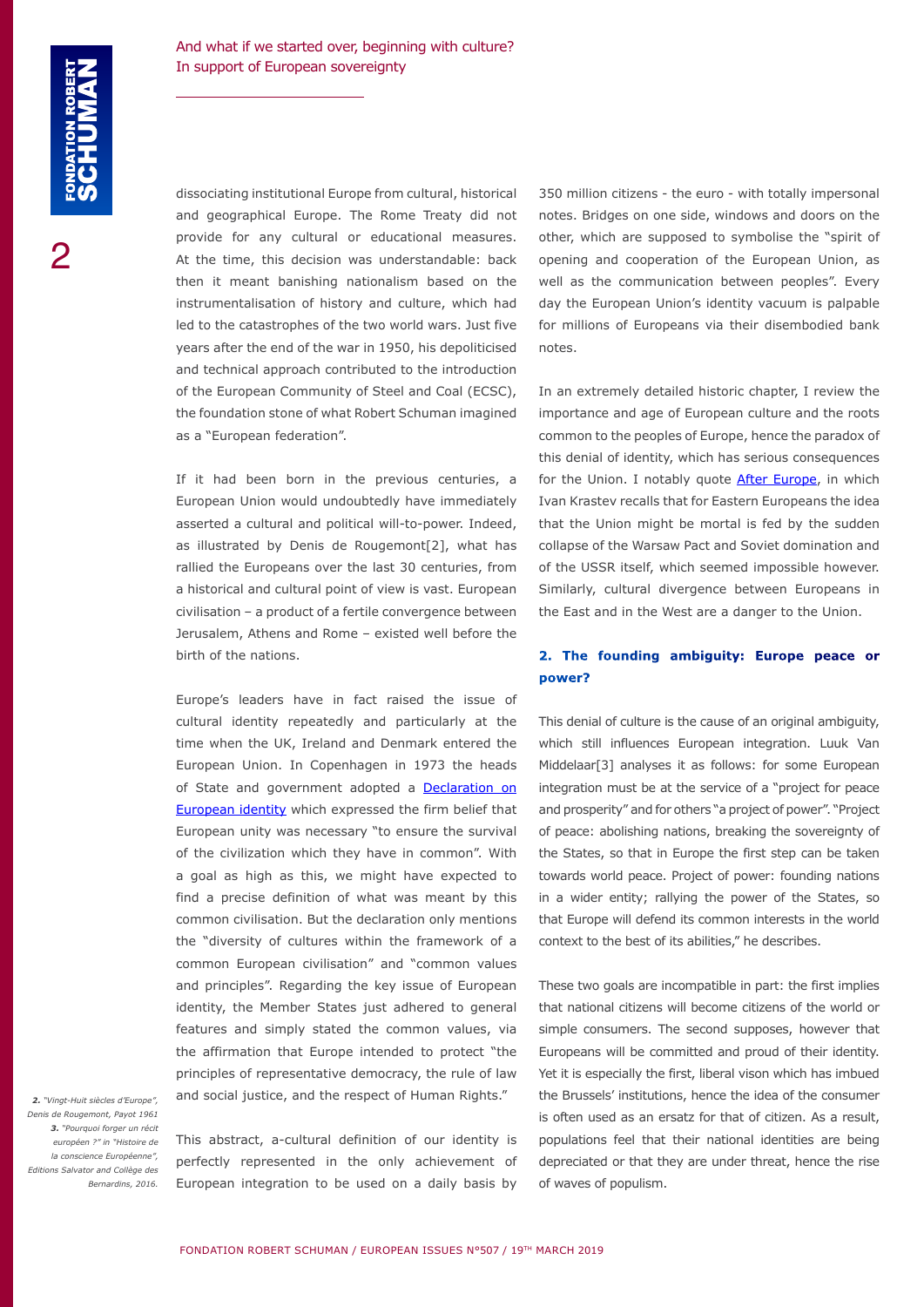### **II. THE ECONOMY OF CULTURE, A KEY ASSET FOR EUROPEAN SOVEREIGNTY …**

and qualitative data on the economic and social influence of CCI's in Europe.

#### **1. Culture, the third biggest European employer**

Although our IT industries are extremely weak, our cultural and creative industries (CCI) in Europe occupy a powerful position, and are central to our economy.

A [study](https://cultureveille.fr/secteurs-culturels-croissance-europe/) entitled "The European cultural and creative sectors, generators of growth" published in 2014 provided for the very first time a series of quantitative Valued at 536 billion euro and providing more than 7 million jobs, the CCI's are the third biggest employer in Europe, after hotel-catering (a sector to which they also contribute, notably thanks to live entertainment and cultural tourism). Culture provides work to two and a half times more people than car manufacturers, five times more than the chemical industry, seven times more than telecommunications (1.2 million jobs). It is more influential than the steel or agri-food industries.

# **Key facts and figures**



# **Turnover**

With revenues of €535.9b, the creative and cultural industries (CCIs) contribute to 4.2% of Europe's GDP. The sector is its third-largest employer, after construction and food and beverage service activities, such as bars and restaurants.



# **Employment**

More than 7m Europeans are directly or indirectly employed in creative and cultural activities - 3.3% of the EU's active population. Performing arts (1,234,500), visual arts (1,231,500) and music (1,168,000) employ more than 1m people each, followed by advertising (818,000), books (646,000) and film (641,000).



Total for jobs and markets have been estimated after removal of double-counting. For markets, the sum of sectors figures, €554.7b, exceeds the consolidated total, €535.9b (rounded figure). For instance, live music is counted in both Performing arts and Music sectors (see Methodology).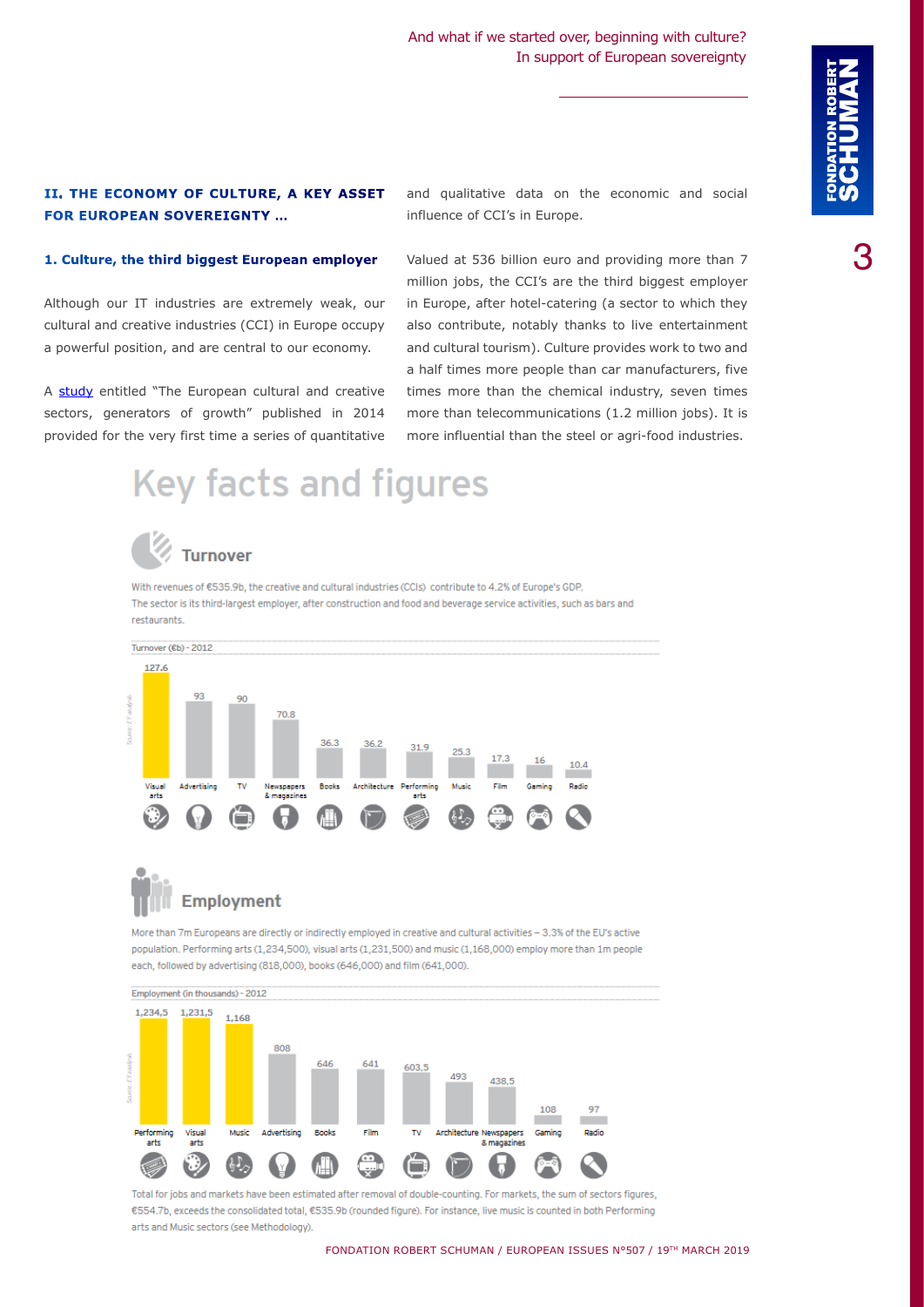#### **2. Europe, leader in many cultural sectors**

The CCI's are one of the rare European economic sectors in which we have many world leaders, notably of a digital nature: the French Deezer and Swedish Spotify, which invented the subscription music streaming model; Vivendi and Canal+ and Universal (the world's leading music producer); Bertelsmann; the Sacem (the biggest collective management company), followed by the German Gema; Sixième Son, the first brand music agency; Cannes, the leading international film festival; Frankfurt [\(Buchmesse](https://www.buchmesse.de/en)), the world's leading book fair etc …

Seven of the world's top 10 museums are European, likewise seven of the world's top ten publishers (including Hachette Livre, British Pearson and the Spanish company Grupo Planeta). In the press, German Axel Springer and Swede Schibsted, which launched the free press in Europe, but also Reuters and the AFP, the world's two leading press agencies; TF1, RTL, Endemol and the BBC in the world of TV and radio; Gaumont, Pathé; Wild Bunch in cinema; WPP and Publicis are two of the three biggest advertising groups in the world.

In the video games sector, we can quote French company, Ubisoft and the Finn Rovio, to whom we owe the success of Angry Birds. In the graphic arts, Christie's, architects who are in demand across the world (Jean Nouvel, to whom we owe the Louvre in Abu Dhabi, Rem Koolhaas who designed the Chinese national TV building (CCTV) in Beijing and the library in Seattle, Renzo Piano (Whitney Museum in New York), and even Zaha Hadid (sadly deceased) (the Opera of Guangzhou, Dongdaenum Design Plaza Seoul).

Finally, the many music festivals with global influence: the Edinburgh Fringe (theatre), Sziget in Hungary, Hellfest in Clisson, Novi Sad in Serbia, Glastonbury in England, Benicassim and the Sonar in Spain, Bayreuth, the Berlinale and the Reeperbahn in Germany, Salzburg in Austria, Gdynia (cinema) in Poland etc ...

## **3. The CCI: a fragile, innovative ecosystem based on authors' rights**

The dynamism of the European cultural economy has not just happened by chance. It rests on a slow construction, a mix of intellectual activity and economic life, which has led to an ecosystem that is both innovative and fragile. Here I offer several views and interpretations:

- A review of the fundamental principles which underpin this dynamism: an economy of innovative prototypes and individuals, who are fragmented and individually weak.
- A historic insight, illustrated with examples, regarding the introduction of authors' rights on the continent, a European invention and tool of freedom for creators, which has helped break the chain of often absolute dependency, which subjected the author to the good will of his/her protectors, whether this was the king, the Church or other forms of power. "The right of the weak over the strong", authors' rights established in the 18th century were part of the avant-garde, since they have has always protected nonphysical work, which is free of any material base. Hence, its flexibility and its adaptation to all forms of technology since it was created, from the limonaires to the internet, the phonograph and the television. Technologies come and go, become obsolete and disappear. The authors' right, for its part has remained topical. It is the cornerstone to the financing of the cultural industries and their dynamism, likewise the protection of their patents is the bedrock of technological businesses. And yet they are extremely surprised when they are reminded of this, given the way they lobby to increase exceptions to authors' rights.
- An instructive decoding based on historic and present examples of a poorly understood system of collective management, the functioning method of a company like the Sacem and equivalent companies, which exist in all European countries and across the world. With the latter functioning according to cooperation, collective management is the tool with which creators have freed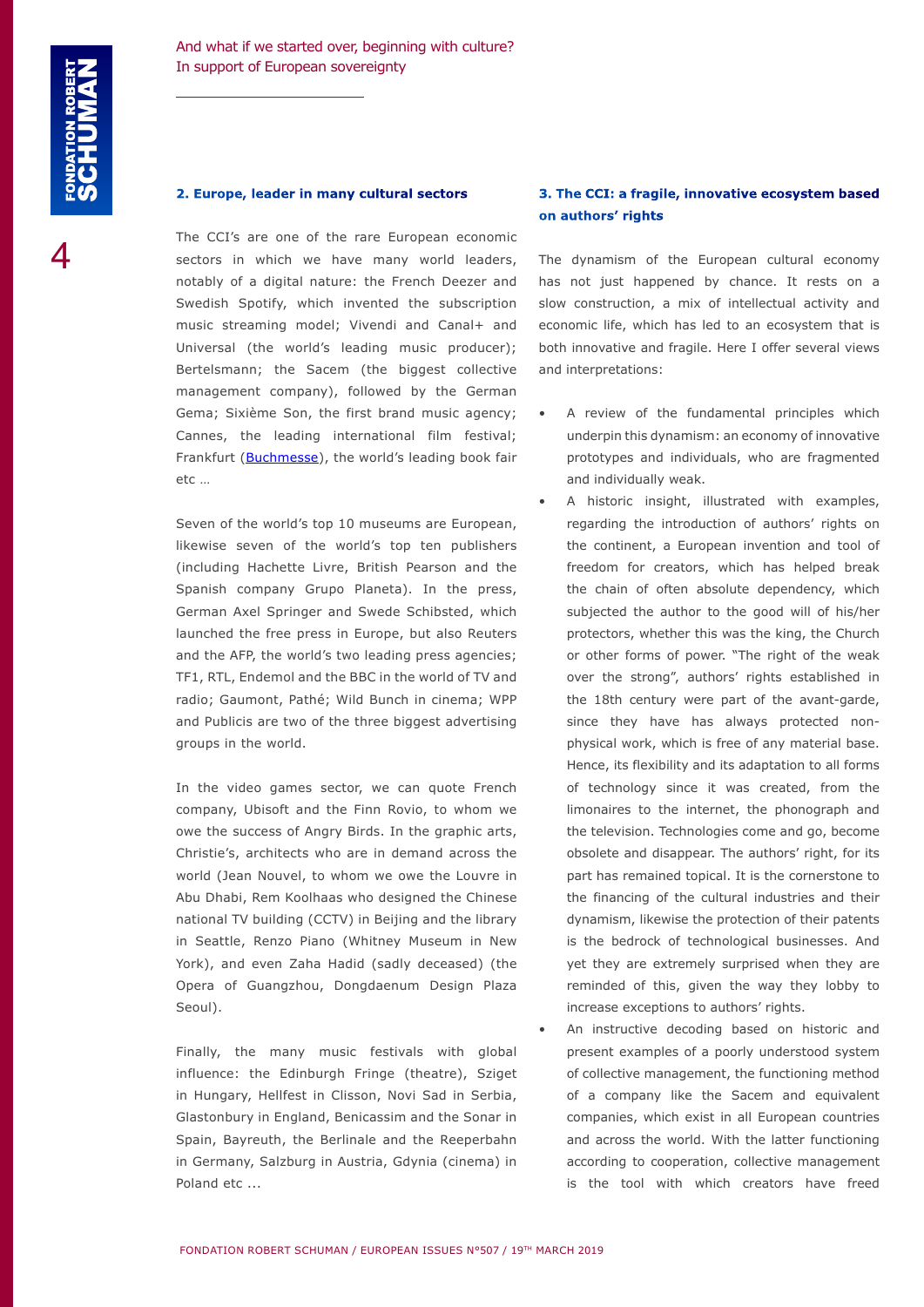themselves of economic powers (theatre directors, commercial establishments etc …) by creating common tools for the negotiation and storage of their rights.

### **III. … IGNORED AND EVEN COUNTERED BY THE EUROPEAN UNION**

The power of its cultural economy should logically have led the European Union to an ambitious policy of support for its actors, based on the American or Chinese model. But the rejection of a policy of power and the domination of the liberal, consumerist vision in the Union's economic strategy has so far won the day, with significant negative consequences.

#### **1. Indifferent or hostile community bodies**

Over the last twenty years, each time questions linked to the cultural industries have been addressed at community level, the dominant attitude within the European institutions has fluctuated between indifference and hostility.

Here I can relate several striking incidents, such as the total rejection of the Acta Treaty in 2012, which involved commercial counterfeiting, unlike, for example the French measure, HADOPI, and the 2013 negotiations over the free trade agreement with the USA (TTIP – Transatlantic Trade and Investment Partnership), when several States, including France asked for the mandate to exclude the audio-visual sector.

The then president of the Commission, José-Manuel Barroso, publicly criticised them on the side-lines of the G8 in an interview published by the International Herald Tribune in terms that are astonishing due to their violence. He declared that the desire to protect European audio-visual policies "are part of the anti-globalisation programme which I deem to be totally reactionary". Then regarding film-makers who came to Brussels to ask for his support, he even said: "Some (of those who defend the cultural exception) say they are left-wing, but they are in fact extremely reactionary." Barroso went on to continue his career in an American business bank, causing a scandal that led the Commission to revise the code of conduct of its former Members.

Other examples show an almost ideological bias, against regulation models that are vital to culture, authors and artists which comprise authors' rights and collective management. Hence, there is 2014 directive on authors' associations, designed to be totally against the very thing that is however one of Europe's assets, since the continent retains its world leadership in this area. Likewise, the system of remuneration for private copy, a considerable source of financing for European cultural industries, with in exchange the possibility for consumers to copy protected works for private use, which is especially the source of significant profits for those selling electronic equipment, all made in Asia, has been regularly challenged by Brussels.

One of the biggest battles has been that for the press's right to remuneration by Google, courageously carried by the German law of 2013, which was finally thwarted, on the one hand by the blackmail implemented by Google News, as it threatened to cut the press's internet links and on the other, by the lack of support given by France, which preferred the perilous, derisory path of direct financing of the press by Google.

At the beginning of July 2014, barely established in office as he spoke to Parliament of his priorities for Europe amongst which featured the creation of a digital single market, the President of the European Commission, Jean-Claude Juncker, said he wanted to the "break national silos in copyright[4]", a term whose violence, in retrospect, is striking.

### **2. Directive on authors' rights: the great misunderstanding**

It has been this determined will on the part of the European Commission to "reform authors' rights", under the pretext that this would not work and that it would impede the free movement of cultural goods, which led to the present directive. In the European Parliament the attack was replicated. In the place of the announced objective review of the legal framework of authors' rights in Europe, it was the only representative of the Pirate Party in Brussels, a small group which had made the fight to counter intellectual property rights an obsession that was given the task of drafting a

*4. "We must break down national silos in telecommunication regulations, in copyright and in data protection standards … We must knock down these barriers, these hurdles to growth." https://ec.euro commission/sites/beta-political/ files/juncker-political-guidelinesspeech\_en.pdf*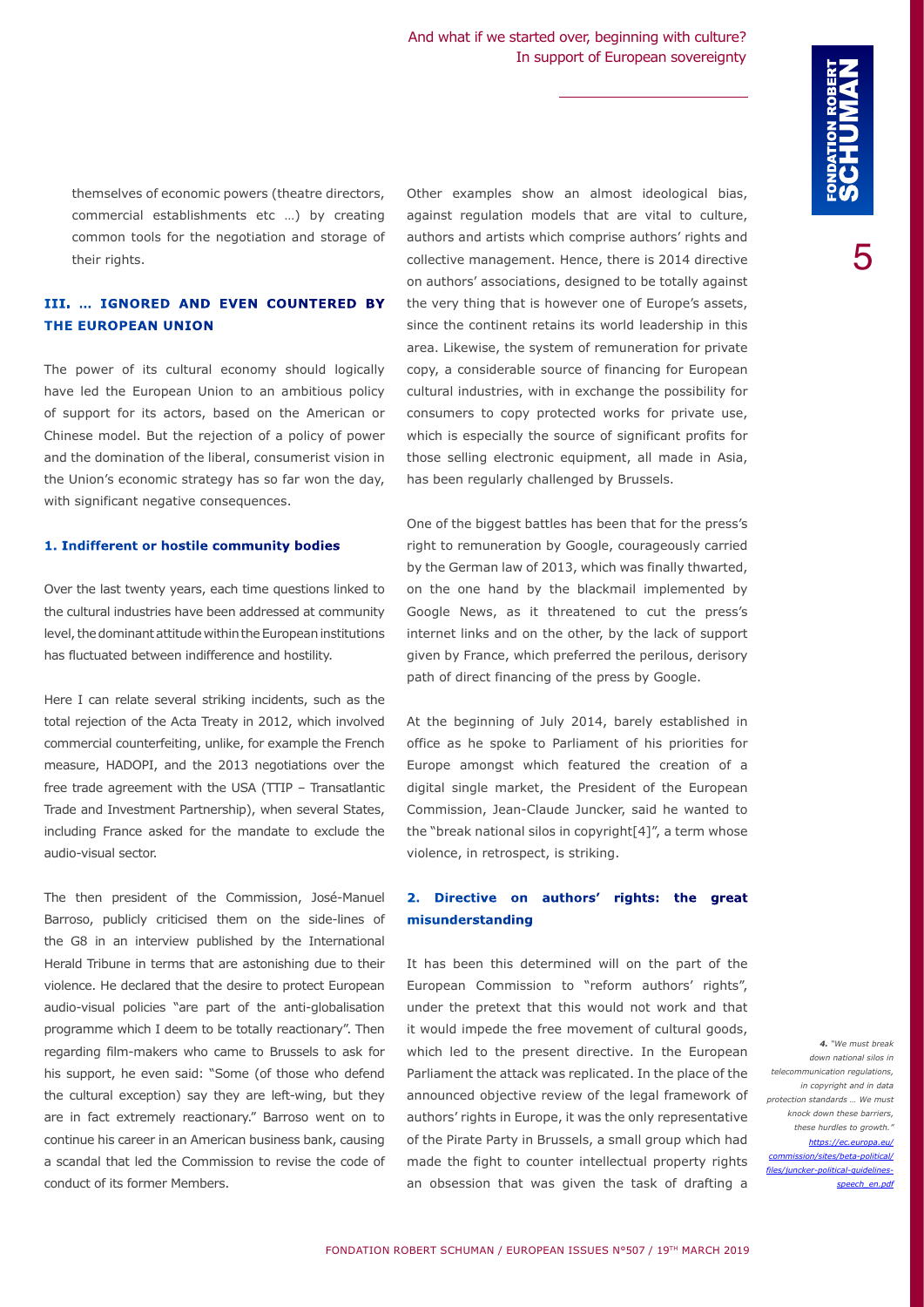report on the issue; it was like giving a "Brexiter" the task of reviewing the Union's performance.

The paradox is that the internet is by nature a digital single market: the daily reality of hundreds of millions of European internet users means access to all types of cultural work, to all kinds of information, thanks to the internet and to e-commerce, which facilitates the reception of books, films and music anywhere in the Union. How are authors' rights a hurdle? Why has there been this relentless battle to break a system that works, and which protects European artists and the economy?

There is indeed a problem, but it lies elsewhere: since the approval of the two major directives in 2000 on e-commerce and in 2001 on authors' rights, a massive imbalance has gradually grown between, the aspiration by some major American platforms to take all advertising revenues on the one hand, thanks in particular to the massive use of works created by European authors and press articles – and on the other, the creative and information forces in Europe, who have been poorly paid – or not at all – but who are increasingly dependent on these very same technological giants. It is what is called the transfer of value. Instead of focusing on this problem the Commission has preferred to "bulldoze" the legal framework of authors' rights. With this draft directive it has opened a Pandora's Box, paving the way for those who continually multiply authors' rights exceptions, to the point of making the right an exception itself in the digital universe for their profit alone.

## **IV. SUBMISSIVE EUROPE VS SOVEREIGN EUROPE**

By using authors' rights as a target Europe is stabbing itself in the foot and is playing into the hands of extra-European powers, notably the Americans. By denouncing the "cultural exception" Europe's leaders passed over to the other side of a real, dangerous "digital exception" a long time ago. The asymmetry of regulation, from which some major digital players benefit, threatens not only the cultural industries, but also entire swathes of the Union's economy.

# **1. Culture against digital: an effective, noxious instrumentalization at the service of the world's "siliconization"**

Going back over 30 years of recent history I analyse the misunderstandings between the cultural and digital worlds. Responsible for public digital policy when the internet started in France between 1997 and 2002 I note that often indifferent or hostile response to the incursion of the internet and the digital by most players, notably in the cultural sectors, has meant that militant digital milieus have caricatured the actors of the cultural sector and facilitated the weakening of political support to regulations that favour the cultural economy.

Mobile free software like the libertarian movement have effectively defended the free movement of ideas and the creation of the revolutionary dimension of the network as a universal means of access. But by pretending that "cyberspace should free itself of all traditional regulations, its ideology has distanced itself from the values that are a legacy of European humanist thought. A perfect example of this distance can be found in the "Declaration of the independence of cyberspace" read at the Economic Forum of Davos in February 1996 by John Perry Barlow (spokesperson of the Grateful Dead), notably to counter Bill Clinton's attempt to introduce the obligation to protect children on the internet by the [Communications Decency Act](https://www.congress.gov/104/bills/s314/BILLS-104s314is.pdf) : "Governments of the Industrial World, you weary giants of flesh and steel, I come from Cyberspace, the new home of Mind. On behalf of the future, I ask you of the past to leave us alone. You are not welcome among us. You have no sovereignty where we gather. Your legal concepts of property, […] do not apply to us."

With hindsight we note that it is surprising to have granted so much credit to such a naive form of thought, which in the guise of technological progress, expresses opposition to the principles of representative democracy. In this area, history has been hesitating for twenty years and democracy has gained nothing, since it is true that the absence of rules always comes down to the imposition of the law of the strongest. The proof of this is that the giants of technology have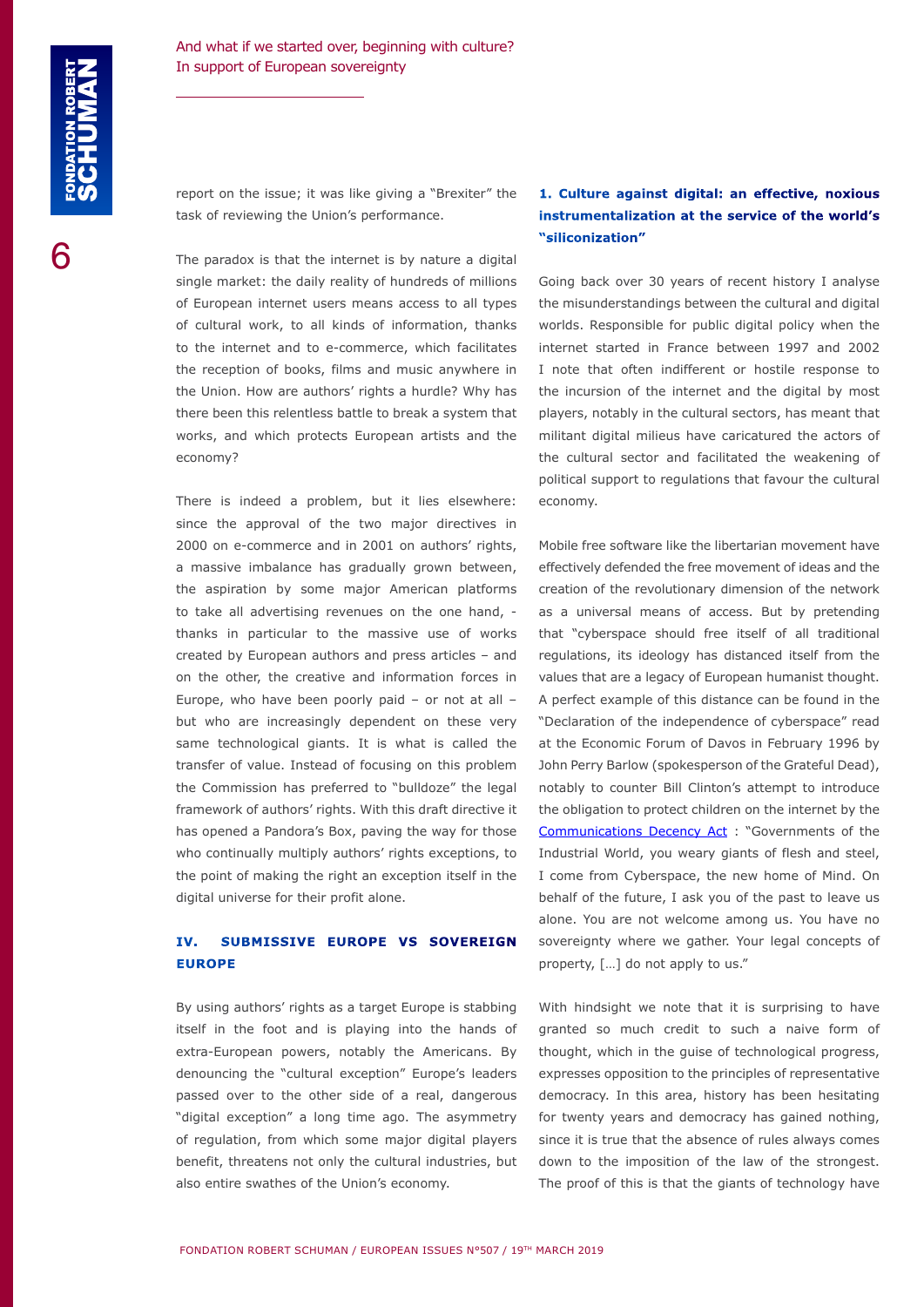skilfully instrumentalised libertarian ideology to oppose any effective regulation of their activities, whether this in terms of authors' rights, paying taxes or respecting any of the rules that democracy has imposed on the traditional media.

But relinquishing the effective, democratic regulation of the net and preventing the spread of racial hate, antisemitism or the exposure of children to pornography means that we are placing society and democracy in danger and it also means that we are accepting Europe's loss of ethical and political sovereignty in the face of an American libertarian ideology.

Referring back to **[Eric Sadin's analyses](http://www.lechappee.org/collections/pour-en-finir-avec/la-silicolonisation-du-monde)** on the "silicolonization of the mind" I illustrate the degree to which this techno-liberalism, nuanced with anarchocapitalism, has become a formidable political force. The model of Silicon Valley has indeed become an obligatory, planetary reference. With its virtues, faith in scientific progress, the impressive mobilisation of skills and its permanent sense of innovation, Silicon Valley exports all of its ideology.

This is a skilful mix of a language laced with "cool", libertarian vocabulary, full of the "collaborative" and "sharing", with an almost millennial vision of a better future to be built – if not to sweep away the "inertia of the old world", which is outmoded and incapable of understanding progress, as it is moving along now. It is extremely effective propaganda, which makes it very difficult to oppose those who have unlimited financial means to support their lobbying and form an objective alliance in some areas such as the hostility to authors' rights, with a Pirate Party (and a number of satellite associations) which is against any form of intellectual property, including patents, on which a share of the power of the technological giants is based.

#### **2. Europe, victim of a fool's game**

The critical paralysis caused by the "siliconization of the minds", together with the liberal vision[5] which has permeated the Brussels' institutions, is undermining Europe, since it is leading to its failure in terms of its priorities. The importance of the cultural economy for

the Union and the power of its cultural industries has been recognised by the European Parliament, where in 2015 in a transpartisan movement, an intergroup for the CCI's was created, co-chaired by Christian Ehler (EPP, DE) and Pervenche Bérès (S&D, FR). MEPs like [Axel Voss](https://www.robert-schuman.eu/en/doc/questions-d-europe/qe-492-en.pdf) (EPP, DE), Jean-Marie Cavada (ALDE, FR), Helga Trüpel (Greens/EFA, DE), Virginie Rozière and Sylvie Guillaume (S&D, FR) and Marc Joulaud (EPP, FR) that is committed to the defence and support of the cultural sectors and notably to one of the cornerstones of an independent, dynamic creation: authors' rights. But we are still far from a power strategy, in which the declared goal would be to increase from the number of jobs in the cultural economy in Europe from 7 to 10 million jobs, which is possible.

To describe this weakening of European sovereignty at the hands of extra-European powers, I based myself on my experience and the narrative of the destruction in the 2000's of the European telecommunications industry. Here we see how, in the name of consumerism[6], and due to a lack of any pertinent industrial vision, but which was also jeopardised by the determination of the Member States to fill their national coffers, the European institutions have gradually slipped towards an ideology that is destroying European industry. The cemetery of European technological hopefuls is filled with brands like Alcatel, Sagem (France), Siemens (Germany), Phillips (Netherlands), Ericsson (Sweden), Nokia (Finland) whose disappearance can at least in part be linked to the effects of consumerism. The political price to pay has been high and long lasting: the European consumer, now satisfied, enjoys the cheapest communications in the world and is also – following the destruction of our industries – the future person on the dole – the one voting for anti-European extremes the day after tomorrow. More generally, we have arrived at this paradoxical result in which every effort to break European monopolies has led to an *5. "A result of the logic of building*  almost total American monopoly in the area of internet *1.2) on this vital distinction* platforms, and an Asian monopoly in terms of terminals and equipment.

The Chinese, like the Americans, are less candid *and as a result a priority political*  and are developing an ambitious policy of cultural *the detriment of the economy*  and technological influence, comprising internal *and in particular industry and* 

*a "Europe of Peace". (See part 6. Consumerism, which should not be confused with the vital protection of consumers, is an ideology that leads to the reduction of consumption prices goal and is even imposed to employment.*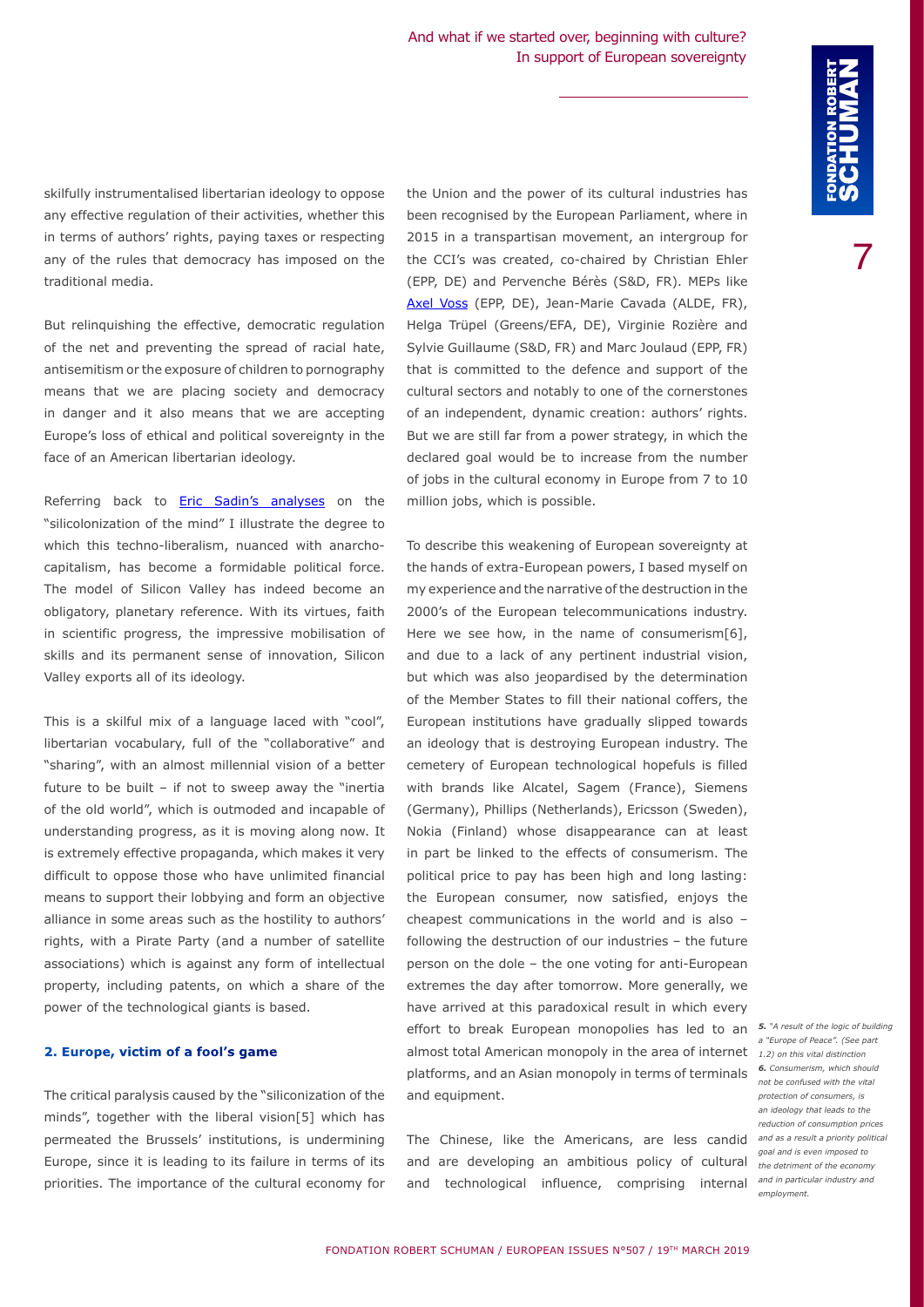protectionism and expansionism across the rest of the world, backed by solidly supported national cultural and digital industries.

And so, despite their accusations of bias against Google, the American president and his administration know very well about the decisive importance that the American technological giants represent for their influence in the world, the financing of innovation and therefore the upkeep of American economic and scientific leadership - and they protect them accordingly. Hence Donald Trump's response after the fine of 4.34 billion € inflicted by the European Commission on Google in July 2018: "I told you so! The European Union has just inflicted a fine of 5 billion \$ on one of our biggest companies, Google. They have clearly taken advantage of the USA but not for much longer!"

Taking China as an example, we recall something the Vietnamese Deputy Prime Minister said during the launch of the local branch of Canal+. As he spoke of Vietnam's real economic opening, with the latter joining the WTO ten years after China, he explained that "Vietnam joined the WTO on the WTO's terms, but China joined the WTO on China's terms."

### **3. The regulation of the net is a battle for European sovereignty**

European debate about the possible strategies to adopt to bring the GAFA's tax optimisation to an end stresses the increasingly shared awareness of their phenomenal enrichment and their lack of proportionate contribution to public charges. As a European citizen we can only rejoice at this. Another lesser known phenomenon that contributes to the "digital exception", and the ever-growing market capitalisation of the GAFA and their profits: the value gap, which describes the economic phenomenon whereby a major share of the economic value created by the internet platforms comes from the use of cultural products, without them really contributing to their financing. It is this value gap that articles 11 and 13 of the [present directive now](https://eur-lex.europa.eu/legal-content/EN/TXT/PDF/?uri=CELEX:52016PC0593&from=EN) [under discussion](https://eur-lex.europa.eu/legal-content/EN/TXT/PDF/?uri=CELEX:52016PC0593&from=EN) hopes to rectify to the benefit of European cultural players. Likewise, this project strengthens authors' and artists' rights, notably recalling their right to decent remuneration which is independent of an American buy-out style model that often reduces the author to a kind of "wage earner", paid a flat-rate, independent of the success of his or her work, and which even challenges the full recognition of his/her rights as an author.

These very same platforms now monopolise most of the growth of advertising revenues on the internet, hence the urgent need to address the issue of the economic regulation of these players, which is prevented by the wording of the e-commerce directive of 2000 presently in force. The question of European sovereignty lies at the core of these issues. Given the domination of the present model, how can Europe respond to the situation of growing control by these players over our societies and economies?

The hijacking of the draft directive, as part of Germany's European campaign, illustrates the worrying manner that public opinion is being manipulated by certain American technological giants, of whom I have given many and often relatively unknown examples.

#### **V. PROPOSALS FOR EUROPE**

Based on the belief that we need symbolic measures that can bring Europe closer to its citizens, I have set out a series of proposals and advocate protective action, greater regulation which protects Europe's specific framework, and establishes – at the same time as the principles of a cultural diversity extended to streaming and to the major services of internet, a fair distribution of value to the digital giants.

#### **Action for European digital sovereignty**

1. Adapting tools to counter abuse of dominant position on the internet

- 2. Economic support that fosters cultural industries
- 3. The implementation of the draft directive on authors' rights and ancillary rights
- 4. A new treaty for authors' rights
- 5. Regulation of platforms to protect cultural diversity
- 6. A new strategy for the European public sector
- 7. A Babel project to rise above the Europe of Languages
- 8. Uniting the cultural and digital sectors under one creative strategy